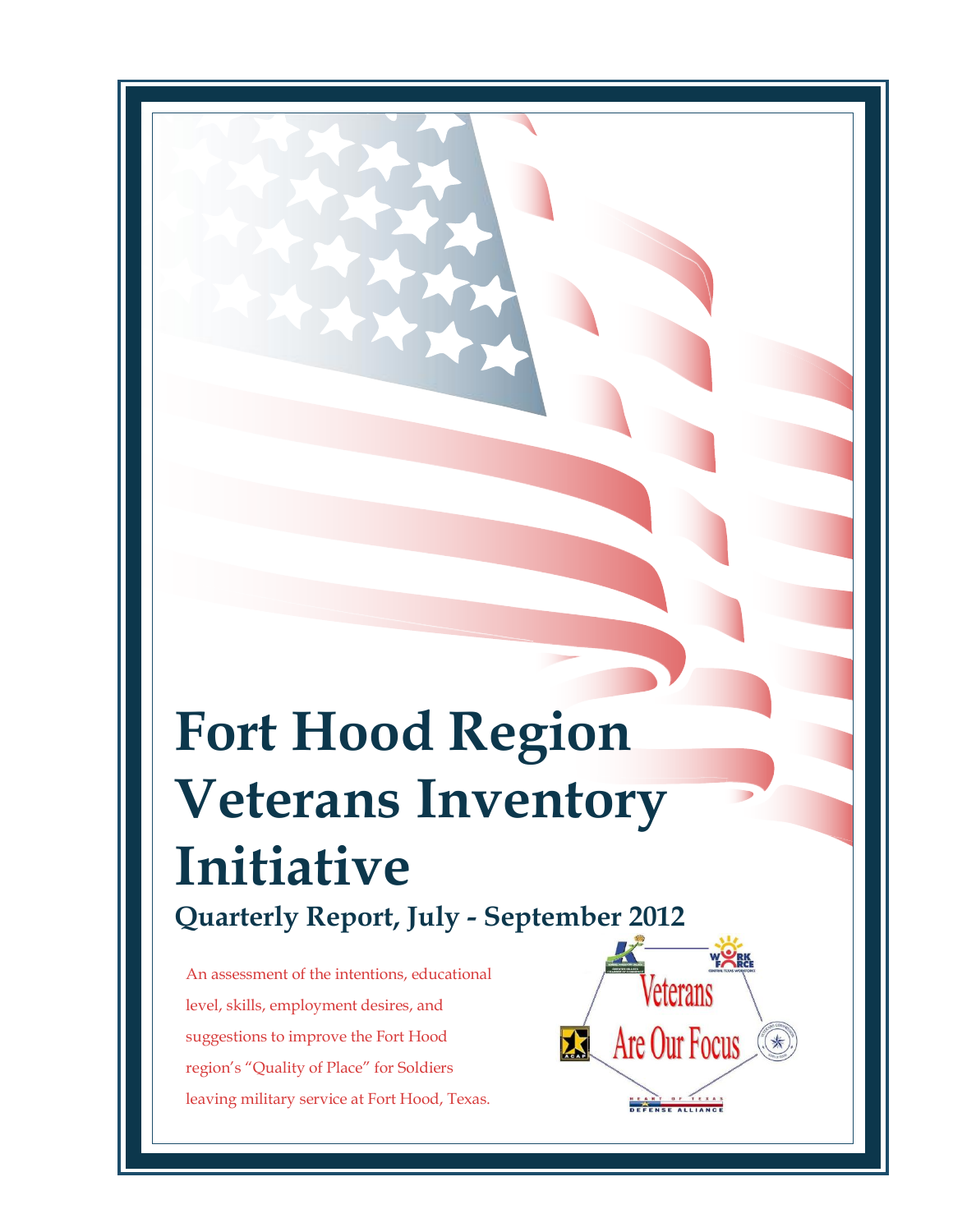

#### **Quarterly Report: 4th Quarter, FY 2012**

(July - September 2012)

**A. BACKGROUND**: Operation Economic Transformation is the Greater Killeen Chamber of Commerce plan to identify, measure, and capitalize on new and emerging economic development opportunities present in the Fort Hood region. One key recommendation was to regularly administer a survey designed to capture insightful information regarding the skills and desired career fields of veterans separating from military service at Fort Hood. In July 2006, the following parties entered into a Memorandum of Understanding (MOU) to routinely inventory the intentions, educational level, skills, employment desires, and suggestions of separating Soldiers in order to improve the Fort Hood regional "Quality of Place":

- Fort Hood Adjutant General/Army Career and Alumni Program (ACAP)
- Workforce Solutions of Central Texas Board<br>- Workforce Solutions of Central Texas Service
- Workforce Solutions of Central Texas Service Centers
- Greater Killeen Chamber of Commerce
- Heart Of Texas Defense Alliance
- Texas Veterans Commission

Data is collected via a voluntary twelve-question survey administered during either the Transition Assistance Program (TAP) workshop or installation final clearance<sup>1</sup>. The purpose for the collection and analysis of this data is threefold:

1. Develop and retain the region's skilled and motivated military Veteran workforce;

2. Foster innovation and entrepreneurship; retain existing businesses, and attract new business to the region; and

3. Align the efforts of the participating agencies to enhance options for current and future/potential residents.

#### **B. DEMOGRAPHICS**

 $\overline{a}$ 

1. For the 4th Quarter (July - September 2012), 1419 Soldiers completing their military service responded to the survey with the demographics graphed below.

#### **DEMOGRAPHIC DISTRIBUTION**



<sup>1</sup> Retiring Soldiers may participate in TAP up to two years prior to their retirement date, while non-retiring Soldiers may participate up to one year in advance. Effective November 2012, all Soldiers separating from the military are required to attend the TAP seminar and will provide the opportunity for more Soldiers to participate in the optional Veterans Inventory Initiative survey.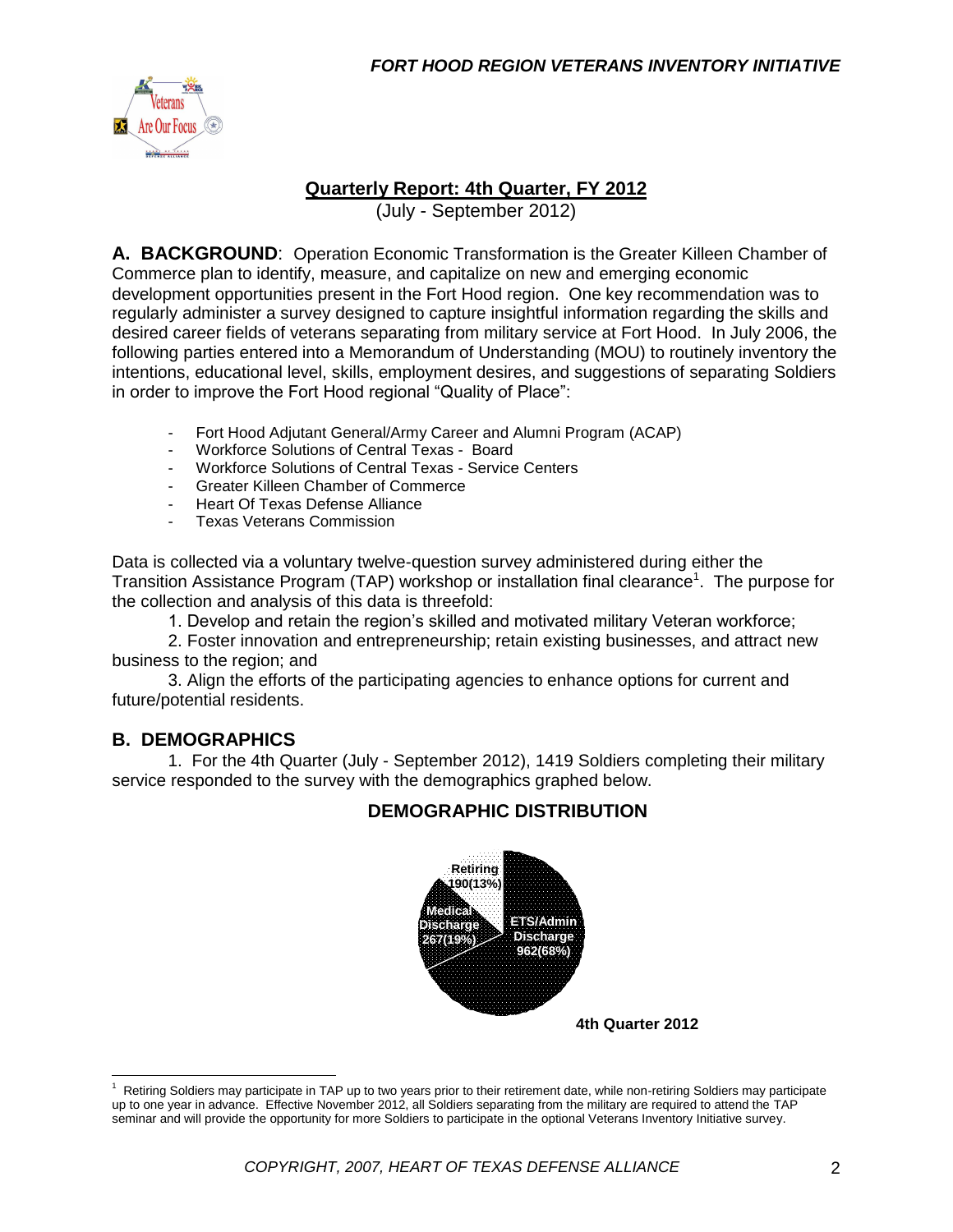

2. The Veteran's Inventory Initiative has collected data on Soldiers separating from the service at Fort Hood since FY 2007 and, over that period, there have been twenty-four recurring quarterly reports based on data from a total of 22,449 separating Soldiers. The following graph compares reasons for separation from FY 2007 through 4th Quarter 2012. While the percent of Soldiers separating due to ETS and retirement had decreased in 2011, it appears that the percent separating due to ETS is increasing in 2012 and the percent retiring is decreasing slightly in FY 2012. While the percent of Soldiers separating due to medical reasons had increased in FY 2011, it appears that this percent has decreased to the FY 2011 level. As the Army downsizes by 2017, we anticipate higher ETS rates to occur.

| PERCENTAGE OF SEPARATIONS BY TYPE |           |           |           |           |           |           |  |
|-----------------------------------|-----------|-----------|-----------|-----------|-----------|-----------|--|
|                                   |           |           |           |           |           |           |  |
|                                   |           |           |           |           |           |           |  |
|                                   |           |           |           |           |           |           |  |
|                                   | <b>FY</b> | <b>FY</b> | <b>FY</b> | <b>FY</b> | <b>FY</b> | <b>FY</b> |  |
|                                   | 07        | 08        | 09        | 10        | 11        | 12        |  |
| <b>ETS/Chap</b>                   | 65.7      | 54        | 56        | 58        | 52.6      | 62        |  |
| □ Medical                         | 15.5      | 25        | 27.5      | 24        | 31.2      | 24        |  |
| <b>Retiring</b>                   | 18.7      | 21        | 16.5      | 18        | 16.3      | 15        |  |

**C. INTENTIONS ON STAYING IN THE REGION**: The respondents were surveyed regarding their intentions on remaining in the region (within 30 miles of Fort Hood – generally equating to the Killeen-Temple-Fort Hood Metropolitan Statistical Area) when their service ended.

1. 460 respondents (representing 32% of all respondents) indicated they intended to stay in the region. This data represents:

- a. 97 retirees (51%) of all retirement eligible respondents.
- b. 363 (30%) of non-retirement eligible respondents.

In addition, 337 (35%) of the 959 who responded they did not intend to stay in the region, would do so if desirable employment were available.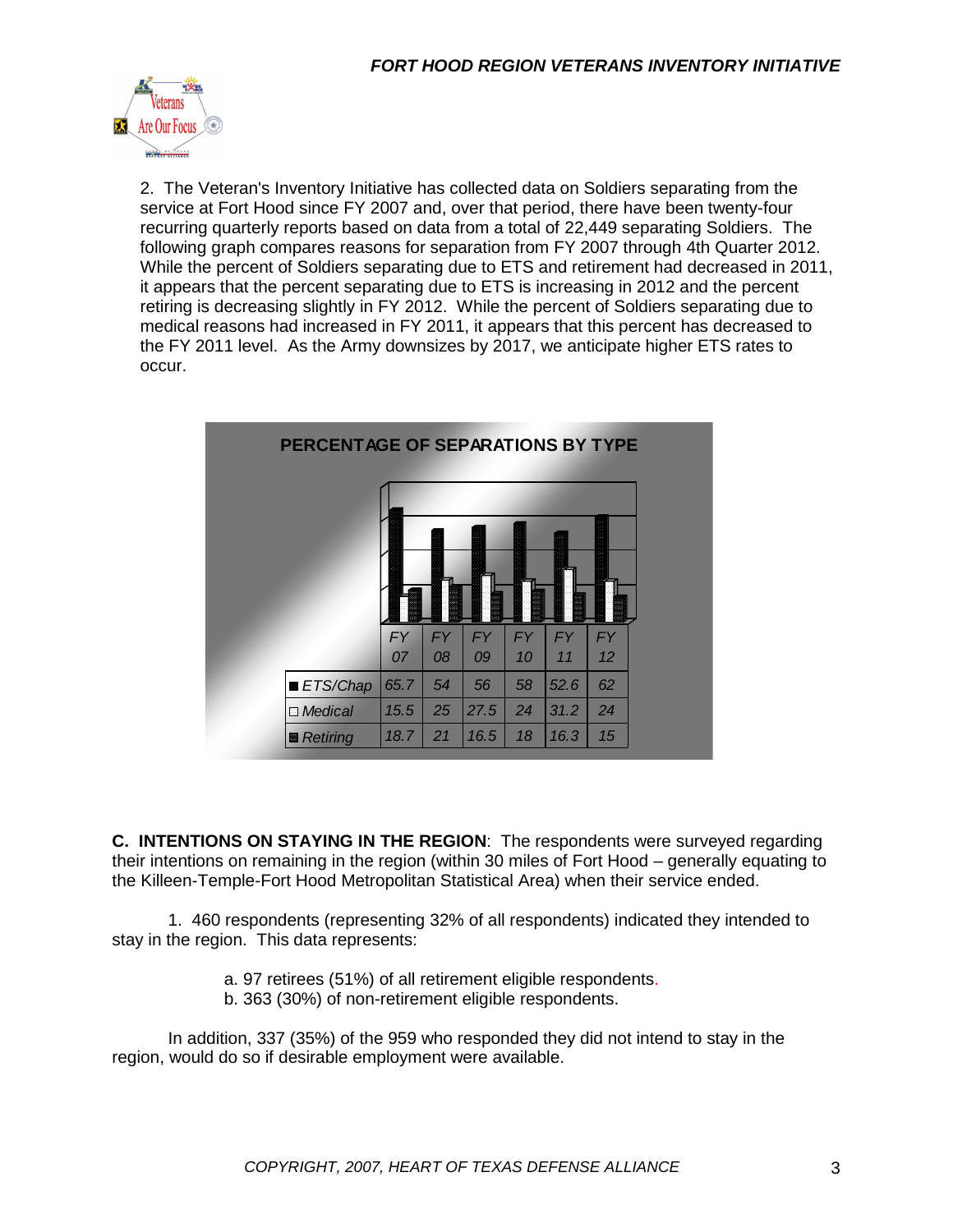



2. When analyzing data of Soldiers' intentions on remaining in the Temple-Killeen-Fort Hood MSA from October 2007 to Sep 2012, the graph below indicates that the percent of Soldiers intending to remain in the area has consistently averaged between 29 and 41 percent. Data for this quarter fell within this range, and continues to remain within the historical range. $2$ We will continue to monitor this information.



 2 However, because these surveys are completed up to one year for non-retiring Soldiers and two years for retiring Soldiers before actually leaving the service, "intent" to remain (or leave) may change by the actual separation date.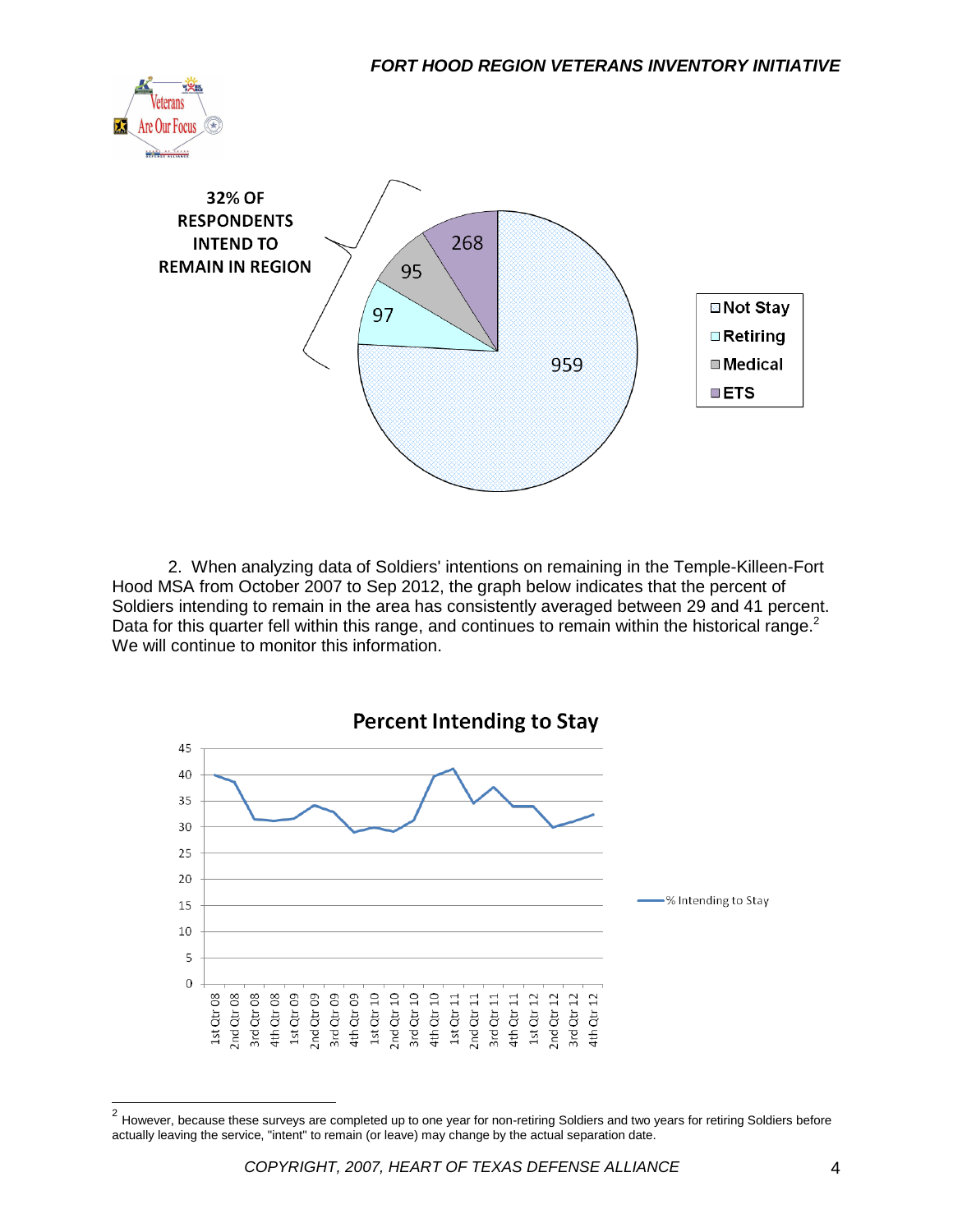

Respondents are able to more clearly indicate the intentions of their plans and desires once leaving the service. For this quarter, in addition to the 32% indicating they intend to remain in the area, another 35% of those not staying would stay if desirable employment was available. Over the past 30 months, 3321 (34%) respondents intended to remain in the Central Texas region and another 2247 (23%) of total respondents said they would stay if desired employment was available. While the data has fluctuated over the past four years, the latest trend clearly demonstrates that desirable employment readily available within the MSA is a strong driving force in retaining Soldiers in this area following their service in the military.



**Percent Soldiers Staying** 

3. Military retirees residing in the MSA: While the Veterans Inventory Initiative only surveys the intent of Soldiers departing the service, it is possible to more accurately track the disposition of the retiring population using data from the Retired Army Personnel System, which provides the actual numbers of retired Soldiers to zip code level. For the fifteenth quarter in a row, the rate of growth for retirees in the Killeen-Temple-Fort Hood MSA increased slightly. According to the Retired Army Personnel System data below, Killeen, Harker Heights, Belton, and Nolanville experienced growth rates exceeding the MSA average of 8.8% for the three year period of 2009-2012. While Lampasas has had a decrease in growth rate, this quarter is at a slightly lower rate than in previous quarters. In an economic impact study released in Dec 2012, Texas comptroller Susan Combs reported that more than 250,000 retirees and their families remained within traveling distance of the post.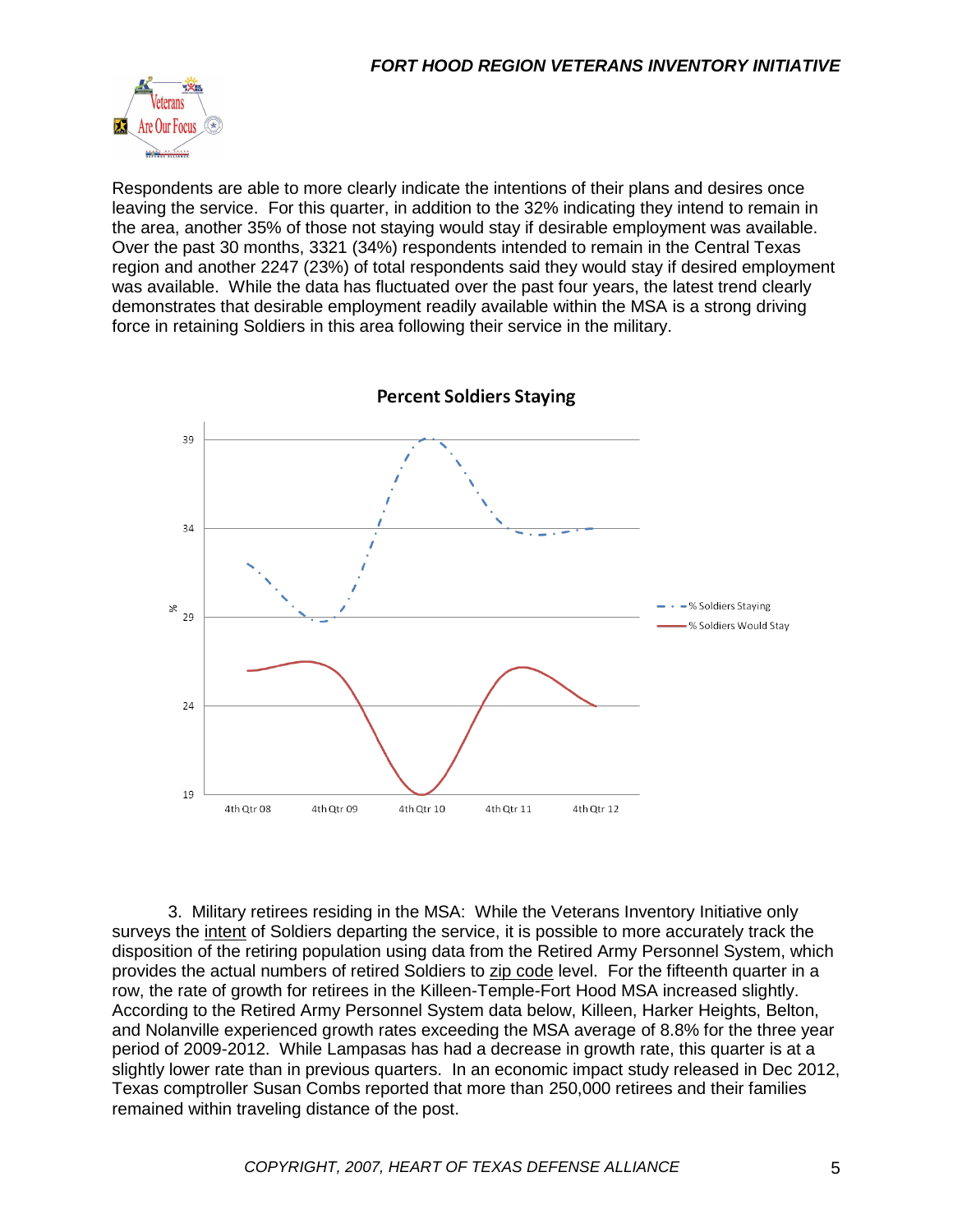

|                       | <b>JUNE</b><br>2009 | <b>SEPT</b><br>2012 | % GROWTH<br>2009 - 2012 |
|-----------------------|---------------------|---------------------|-------------------------|
| <b>KILLEEN</b>        | 8120                | 8998                | $+10.8$                 |
| <b>COPPERAS COVE</b>  | 3028                | 3138                | $+3.6$                  |
| <b>HARKER HEIGHTS</b> | 1843                | 2118                | $+14.9$                 |
| <b>TEMPLE</b>         | 1150                | 1184                | $+3.0$                  |
| <b>KEMPNER</b>        | 884                 | 931                 | $+5.3$                  |
| <b>BELTON</b>         | 826                 | 929                 | $+12.5$                 |
| <b>LAMPASAS</b>       | 356                 | 351                 | $-1.4$                  |
| <b>GATESVILLE</b>     | 350                 | 359                 | $+2.6$                  |
| <b>NOLANVILLE</b>     | 266                 | 298                 | $+12.0$                 |
| <b>SALADO</b>         | 206                 | 220                 | $+6.8$                  |
| <b>MSA</b>            | 17029               | 18526               | $+8.8$                  |

Additionally, while the national economy was continuing to experience the effects of the slowly recovering economy as a result of the recession this reporting period, the Killeen-Temple-Fort Hood MSA:

a. Central Texas is ranked as one of the best dollar values for medical spending, Dartmouth Institute for Health Policy and Clinical Practice, April 2013.

b. While statewide wages have decreased by .4%, the Central Texas wages have increased by .6%, Workforce Solutions of Central Texas, April 2013.

c. CNN Cost of Living Index confirms that the overall cost of living at Ft Hood (Killeen) provides a Soldier 6% - 14% additional purchase power, CNN Money, April 2013.

d. Killeen ranked fifth overall as one of the best performing cities in the nation by the Milken Institute, Dec 2011.

e. Killeen ranked #1 on the Best Cities for Jobs list in 2011, moving up from #4 in 2010, www.forbes.com, May 2011.

f. Population growth of 15.07% since 2000 in the Killeen-Temple-Fort Hood metropolitan area, Sperling's, www.bestplaces.net, Feb 2011.

g. The Killeen-Temple-Fort Hood metro area's cost of living is 19.4% lower than the U.S. average, Sperling's, www.bestplaces.net, Feb 2011.

h. Kiplinger.com ranked the Killeen-Temple-Fort Hood MSA as the 3rd most affordable in the nation.

i. Killeen was named one of the top ten medium metro areas for Military Retirement: Second Careers by USAA and Military.com, Nov 2011.

j. Killeen ranked fifth in the Best-Performing Cities Index for 2011, December 2011.

In addition to these indicators of economic stability for the Killeen-Temple-Fort Hood MSA, the Texas comptroller stated in the 2012 economic report that Fort Hood's economic impact climbed to \$25.3 billion statewide which was a 150% increase in comparison to the 2008 report. Comptroller Susan Combs stated "Fort Hood is an economic engine that helps growth in Texas." The report states that Fort Hood was also indirectly responsible for 214,344 jobs throughout Texas in addition to the 68,942 jobs in the Fort Hood MSA.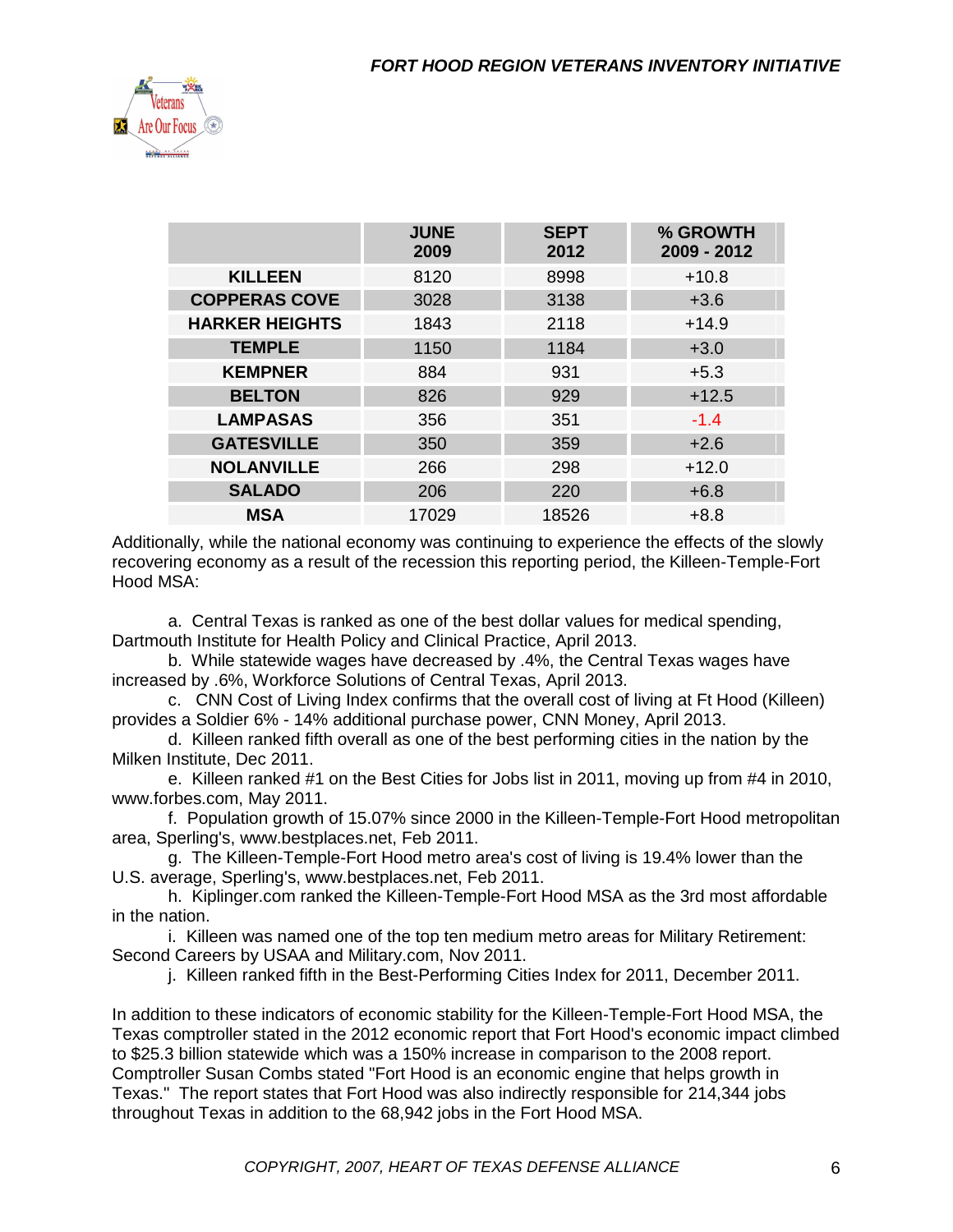

**D. MILITARY OCCUPATIONAL SPECIALITIES**: Departing Soldiers represented 152 different Military Occupational Specialties. However, 78% (1103/1419 respondents) can be grouped into five general areas: Combat Arms, Maintainers/Repairers, Logistics/Transportation, Medical, and Information Technology/Communications.



#### **COMBAT ARMS**

While the number of Soldiers separating from the service with an MOS of Logistics and Transportation had been the largest group twice in 2012, traditionally, Combat Arms is the largest group and remains the largest group this quarter. Most, if not all, will be combat veterans of the Iraq/Afghanistan campaigns, which have a distinctive small-unit focus by their nature. Therefore, in addition to the skills listed below, these Soldiers would likely have extensive leadership and staff planning skills that far surpass those of their civilian peers.

| Infantry $(149)$      | Member or leader who individually employs small arms/heavy anti-   |
|-----------------------|--------------------------------------------------------------------|
|                       | armor weapons in support of combat operations                      |
| <b>Armor</b> (107)    | Member or leader who employs main battle tanks or cavalry fighting |
|                       | vehicles in combat operations, and performs reconnaissance and     |
|                       | security.                                                          |
| Field Artillery (106) | Operate or supervise high technology cannon artillery weapons,     |
|                       | automated tactical data systems, intelligence activities, target   |
|                       | processing, radar operations, artillery surveying operations, or   |
|                       | meteorological observation.                                        |

#### Soldiers in combat arms comprise 28% of the separating population.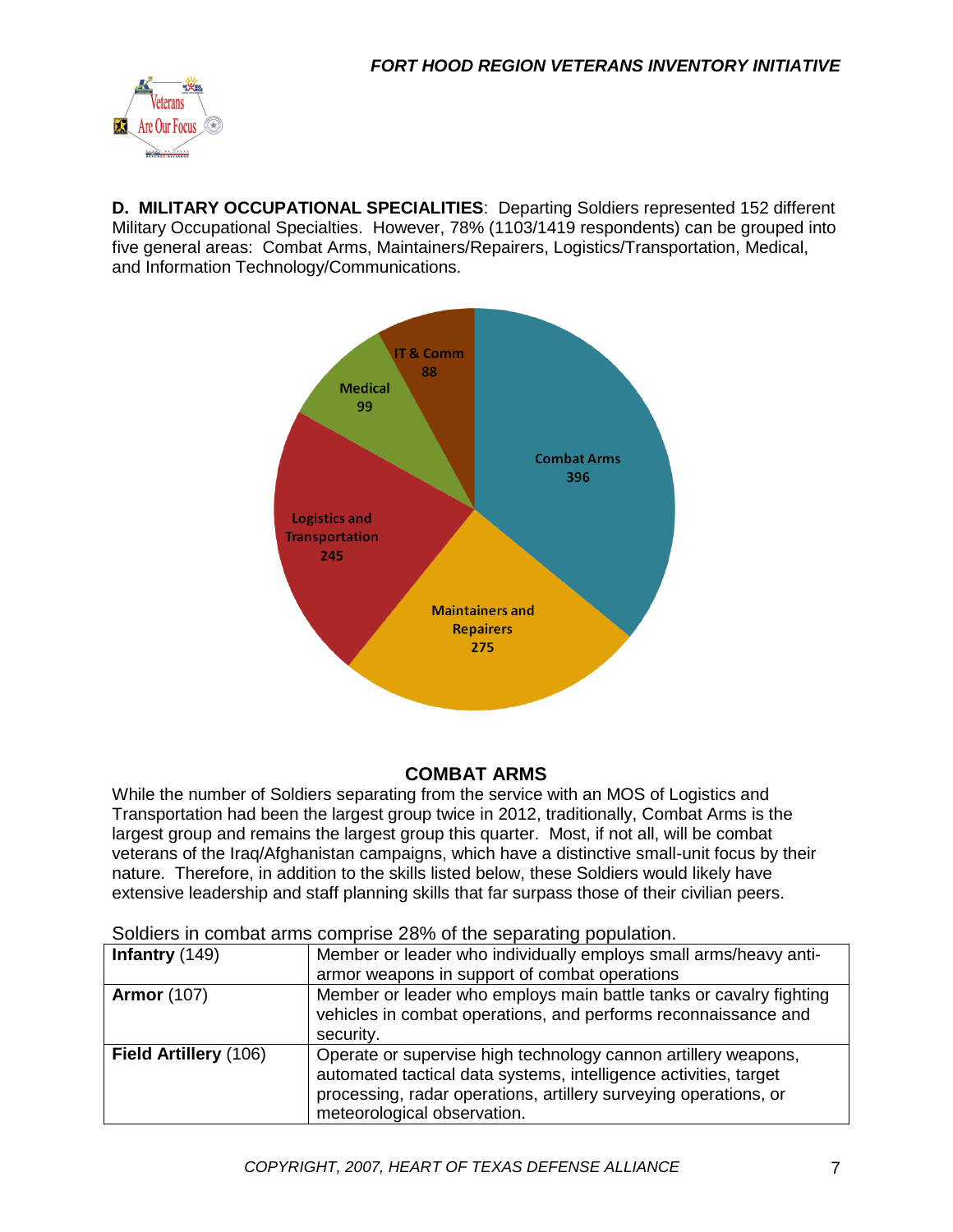

| <b>Air Defense Artillery</b> | Operate command/control/communications/computer information        |
|------------------------------|--------------------------------------------------------------------|
| (34)                         | systems or the lightweight, highly mobile Avenger or medium weight |
|                              | Patriot Air Defense Missile systems.                               |

#### **MAINTAINERS/ REPAIRERS**

Soldiers that work in the field of maintenance and repair comprise 19% of the separating population.

| Supervise and perform unit, direct support and general support level        |
|-----------------------------------------------------------------------------|
| maintenance and recovery operations on light and heavy wheeled              |
| vehicles, their associated trailers and material handling equipment.        |
| 10 different enlisted specialties (less pilots and air traffic controllers) |
| ranging from aircraft structural repairers to airframe-specific             |
| armament/electrical/avionics system repairers.                              |
| Perform or supervise unit maintenance, diagnose, and troubleshoot           |
| malfunctions on gas turbine and diesel power plants; the suspension,        |
| steering, hydraulics, auxiliary power units, and the armament/fire          |
| control systems on tracked vehicles including the M1 Abrams main            |
| battle tank and Bradley Fighting Vehicle.                                   |
| 15 different low-density fields that require a degree of technical skills   |
| that would support the repair and maintenance of Army vehicles and          |
| equipment. These skills include metal workers (welders),                    |
| machinists, small arms and fire control repair, power generation,           |
| computer/detection systems, radar, avionic communication                    |
| equipment, and special purpose equipment (such as HVAC and                  |
| refrigeration systems).                                                     |
|                                                                             |

#### **LOGISTICS AND TRANSPORTATION**

Soldiers serving in the logistics and transportation fields comprise 17% of the separating population.

| <b>Motor Transport</b><br>Operator (74)         | Supervises and operates wheel vehicles to transport personnel and<br>cargo. Oversees and checks proper loading and unloading of cargo<br>on vehicles and trailers.                                                                       |
|-------------------------------------------------|------------------------------------------------------------------------------------------------------------------------------------------------------------------------------------------------------------------------------------------|
| <b>Petroleum Supply</b><br>Specialists (42)     | Supervise the receipt, storage, accountability, and cares for<br>dispensing, issuing and shipping bulk or packaged petroleum, oils,<br>and lubricants.                                                                                   |
| <b>Unit Supply</b><br>Specialists (37)          | Supervise or perform duties involving the request, receipt, storage,<br>issue, accountability, and preservation of individual, organizational,<br>installation, and expendable supplies and equipment.                                   |
| <b>Automated Logistical</b><br>Specialists (28) | Supervise and perform management or stock record/warehouse<br>functions pertaining to receipt, storage, distribution and issue, and<br>maintain equipment records and parts.                                                             |
| <b>Ammunition Supply</b><br>Specialists (11)    | Assists in receipt, storage, issue, maintenance, modification,<br>destruction, and demilitarization of explosive items. Performs<br>ammunition supply stock control and accounting duties using both<br>automated and manual procedures. |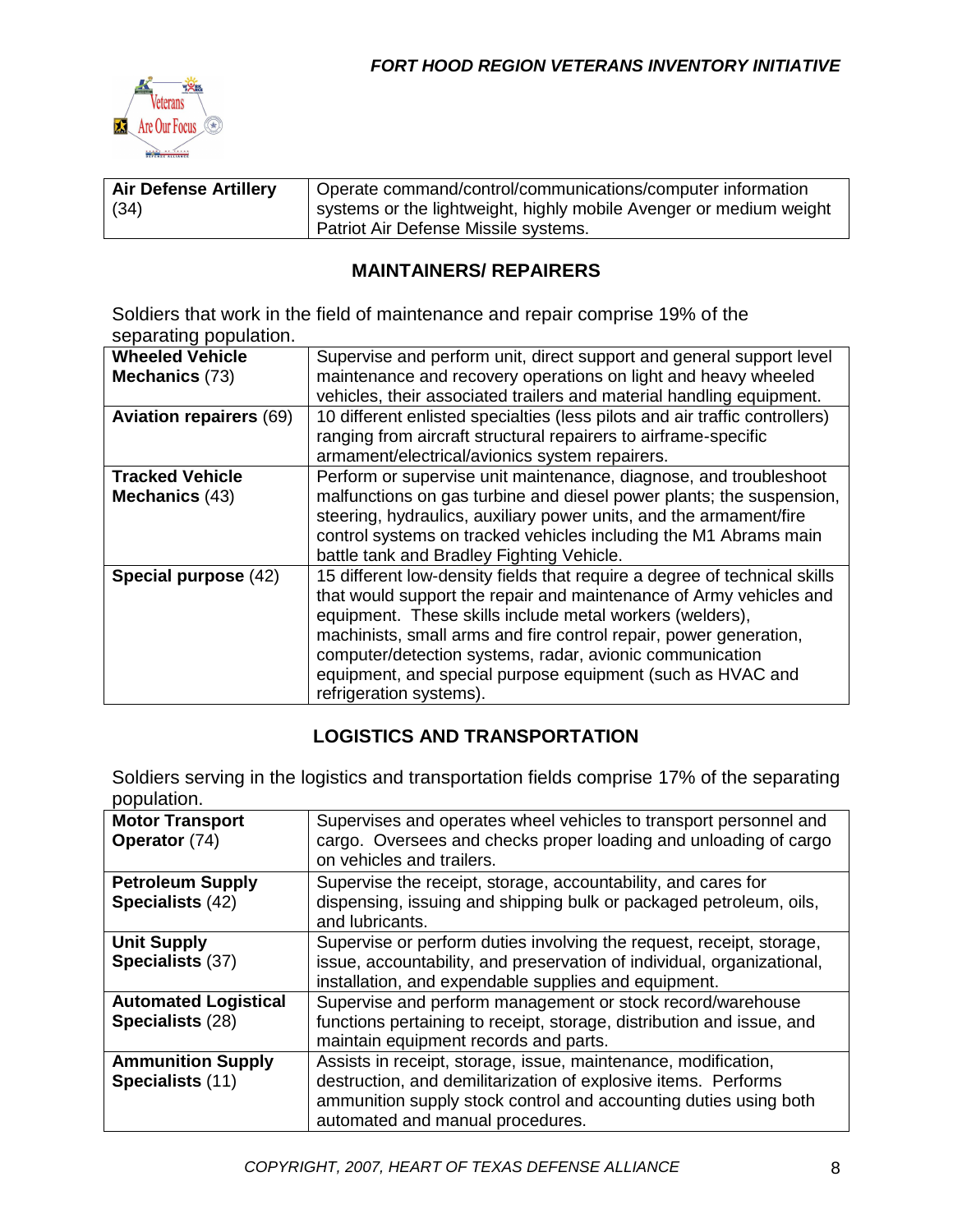

#### **MEDICAL**

Personnel in the medical field make up 7% of the separating population.

| <b>Health Care Specialist</b><br>(80) | Provide emergency medical treatment, limited primary care, force<br>health protection, evacuation in a variety of operational and clinical<br>settings from point of injury or illness through the continuum of<br>military health care under the supervision of a physician, nurse or<br>physician's assistant. As a field combat medic, provides emergency<br>medical care/treatment at point of wounding on the battlefield or to<br>battle and non-battle casualties during wartime. |
|---------------------------------------|------------------------------------------------------------------------------------------------------------------------------------------------------------------------------------------------------------------------------------------------------------------------------------------------------------------------------------------------------------------------------------------------------------------------------------------------------------------------------------------|
| <b>Other (18)</b>                     | 4 Medical Log Spec, 4 Animal Care Spec, 2 Operating Room Spec,<br>2 Preventive Med Spec, 2 Biomedical Equipment Spec, 1 Medical<br>Lab Spec, 1 Mental Health Spec, 1 Medical Surgical Nurse, and 1<br><b>Nutrition Care Spec.</b>                                                                                                                                                                                                                                                        |

#### **INFORMATION TECHNOLOGY AND COMMUNICATIONS**

The information technology and communications field makes up 6% of the separating population.

| <b>Signal Support</b><br><b>Systems Specialist</b><br>(19) | Supervise, install, employ, maintain, troubleshoot and assist users<br>with battlefield signal support systems, terminal devices, satellite<br>communications equipment and automated telecommunications<br>computer systems, to include local area networks, wide area<br>networks and routers. Integrate signal systems and networks;<br>performs unit level maintenance on authorized signal equipment and<br>associated electronic devices; train and provide technical assistance<br>to users of signal equipment. |
|------------------------------------------------------------|-------------------------------------------------------------------------------------------------------------------------------------------------------------------------------------------------------------------------------------------------------------------------------------------------------------------------------------------------------------------------------------------------------------------------------------------------------------------------------------------------------------------------|
| <b>Information</b>                                         | Supervise, install, operate and perform unit level maintenance on                                                                                                                                                                                                                                                                                                                                                                                                                                                       |
| <b>Technology Specialist</b>                               | multi-functional/multi-user information processing systems,                                                                                                                                                                                                                                                                                                                                                                                                                                                             |
| (21)                                                       | peripheral equipment, and associated devices. Perform analyst and                                                                                                                                                                                                                                                                                                                                                                                                                                                       |
|                                                            | information assurance functions and conducts data system studies.                                                                                                                                                                                                                                                                                                                                                                                                                                                       |
|                                                            | Perform Information Services Support Office (ISSO) duties of                                                                                                                                                                                                                                                                                                                                                                                                                                                            |
|                                                            | printing, publications, records management and Communication                                                                                                                                                                                                                                                                                                                                                                                                                                                            |
|                                                            | Security (COMSEC) custodian functions and certification authority                                                                                                                                                                                                                                                                                                                                                                                                                                                       |
|                                                            | duties in support of the Defense Message System (DMS).                                                                                                                                                                                                                                                                                                                                                                                                                                                                  |
|                                                            |                                                                                                                                                                                                                                                                                                                                                                                                                                                                                                                         |
| <b>Multichannel</b>                                        | Supervise, install, operate and perform unit level maintenance on                                                                                                                                                                                                                                                                                                                                                                                                                                                       |
| <b>Transmission System</b>                                 | multi-channel line-of-site and tropospheric scatter communications                                                                                                                                                                                                                                                                                                                                                                                                                                                      |
| <b>Operator-Maintainer</b>                                 | systems, communications security (COMSEC) devices, and                                                                                                                                                                                                                                                                                                                                                                                                                                                                  |
| (16)                                                       | associated equipment.                                                                                                                                                                                                                                                                                                                                                                                                                                                                                                   |
| <b>Satellite</b>                                           | Satellite Communication Systems Operator-Maintainers are                                                                                                                                                                                                                                                                                                                                                                                                                                                                |
| <b>Communication</b>                                       | responsible for making sure that the lines of communication are                                                                                                                                                                                                                                                                                                                                                                                                                                                         |
| <b>Systems-Operator</b>                                    | always up and running. They install, operate, maintain and repair                                                                                                                                                                                                                                                                                                                                                                                                                                                       |
| Maintainer (7)                                             | strategic and tactical multichannel satellite communications.                                                                                                                                                                                                                                                                                                                                                                                                                                                           |
| <b>Multi-media Illustrator</b>                             | Primarily responsible for supervising, planning or operating                                                                                                                                                                                                                                                                                                                                                                                                                                                            |
| (7)                                                        | multimedia imaging equipment in order to produce various kinds of                                                                                                                                                                                                                                                                                                                                                                                                                                                       |
|                                                            | visual displays and documents. Operates assigned equipment to                                                                                                                                                                                                                                                                                                                                                                                                                                                           |
|                                                            | combine various visual media to create visual information                                                                                                                                                                                                                                                                                                                                                                                                                                                               |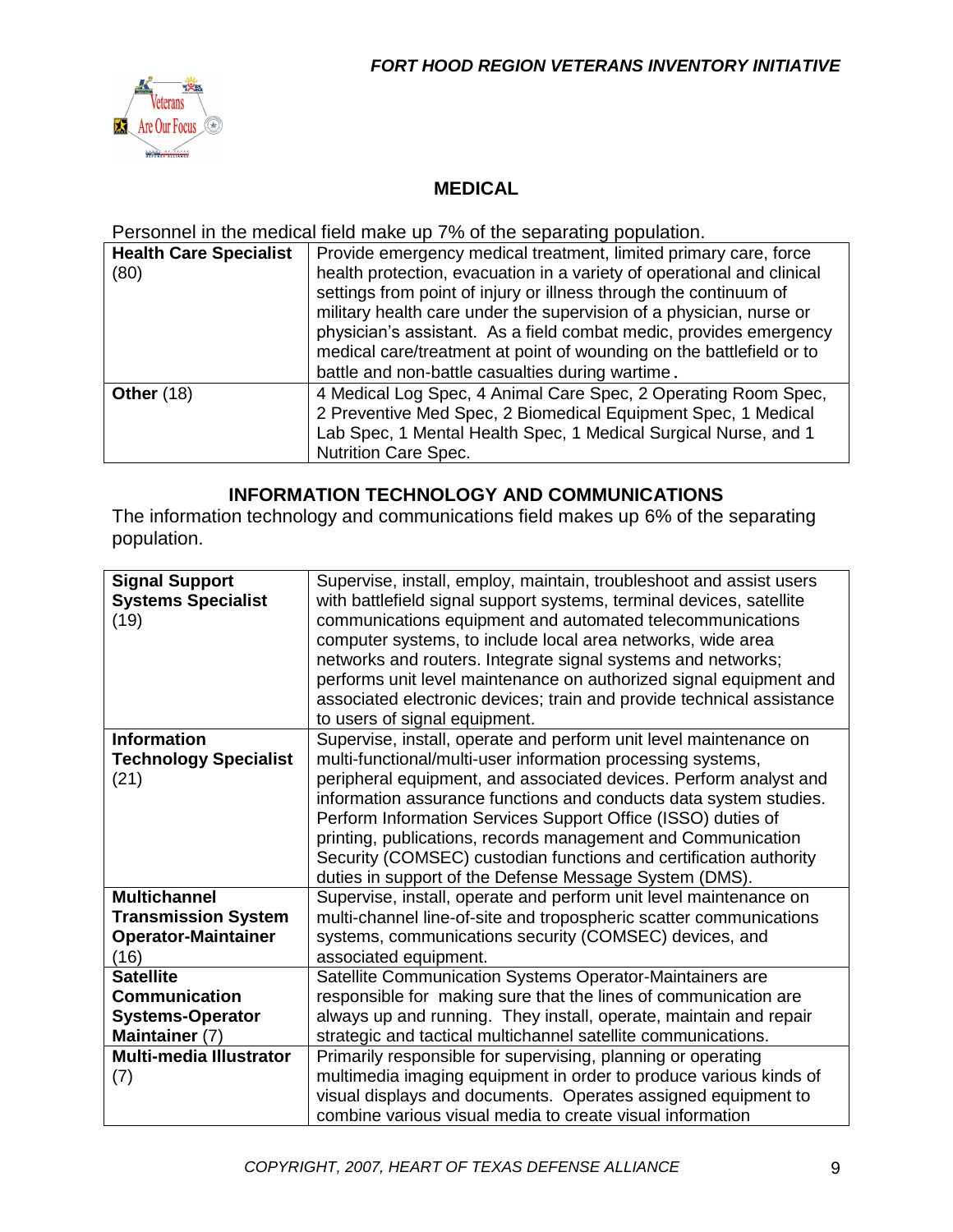

| presentation; prepares graphic products using manual, mechanical, |
|-------------------------------------------------------------------|
| and electronic equipment; performs unit level maintenance on      |
| assigned equipment and preventive maintenance checks and          |
| services on assigned vehicles and generators.                     |

**E. DESIRED POST- MILITARY SERVICE EMPLOYMENT:** Respondents are asked to indicate the type (or types) of post-military employment they desire. If married, they can indicate their spouse's employment preferences. In order to standardize input for ease of analysis, the survey provides 14 broad categories conforming to industry categories found in the North American Industrial Classification System (NAICS), but respondents may write in and/or amplify any area not listed. For this 3rd Quarter report, the top five desired categories of post-military service employment were $^3$ :

#### **SOLDIER SPOUSE**

| 1. Law Enforcement/Security: | 472  | 1. Administrative/Office: | 322 |
|------------------------------|------|---------------------------|-----|
| 2. Management/Business:      | -351 | 2. Medical/Health Field:  | 231 |
| 3. Other:                    | 316  | 3. Other:                 | 192 |
| 4. Administrative/Office:    | 264  | 4. Education/Teaching:    | 118 |
| 5. Equipment/Maint. Repair:  | 245  | 5. Management/Business:   | 105 |

The anomalies in Military Occupational Specialty (MOS) data may have been carried over to the types of post-service employment desired. Law Enforcement/Security was ranked as the top desired career for post-service employment and is most likely attributed to the large number of Soldiers separating with a Combat Arms MOS. While Management/Business has been one of the top desired careers for post-service employment since 2007, it was, once again, the second highest desired career for this quarter. Since October 2007, the top desired careers for spouses have always included Administrative/Office, Education/Teaching, and Management/Business; Administrative/Office was the top desired career for spouses this quarter. The Medical/Health Field, once again, was in the top five for desired spouse employment and has been since July 2008.

The top categories of desired post-service employment for those intending to retire from military service are:

 3 Employers desiring to hire Fort Hood veterans may post their employment website URL link on the ACAP website (www.acap.army.mil). Employers may also coordinate with the Fort Hood Transition Services Manager (Linda Christ at (254)288-6735) to arrange to recruit potential Veteran employees in person Tuesday through Thursday, and briefly address the TAP workshop (industry they represent, skills they are seeking, availability to discuss job opportunities.) Employers may place a job posting via "Work in Texas" (www.workintexas.com) - a statewide, internet-based job matching system through the Central Texas Workforce Center (254)200-2020. The Texas Veterans Services staff work closely with the Central Texas Workforce Business Services including job development, direct referrals, and military skills-civilian occupations matching. Contact Jerry Butts (Killeen: (254)200-2026) or Waverly Hargrove (Temple: (254)773-1607, ext 4032) for more information.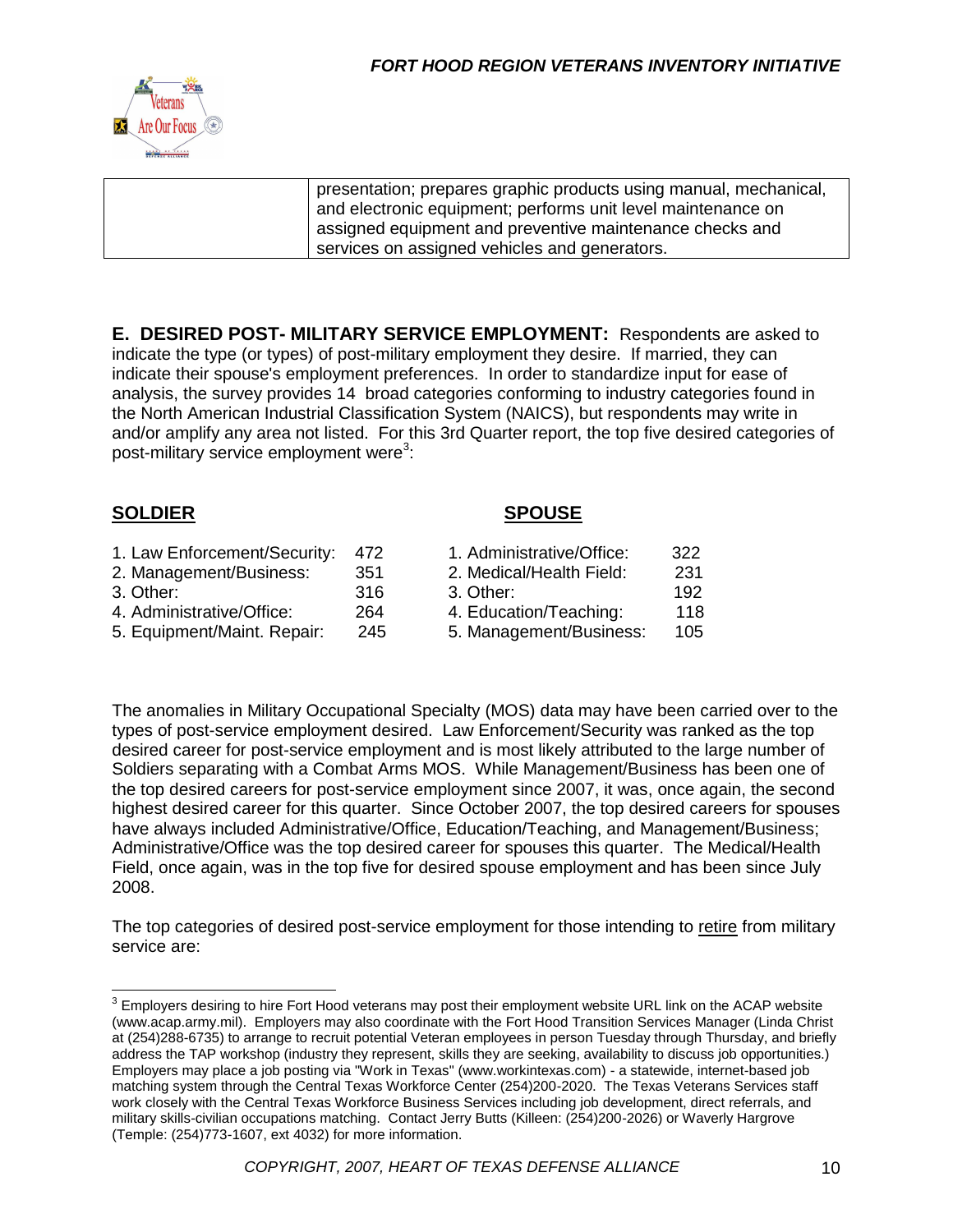

| 1. Management/Business:      | 84 responses |
|------------------------------|--------------|
| 2. Other:                    | 56 responses |
| 3. Education/Teaching:       | 52 responses |
| 4. Admin/Office:             | 50 responses |
| 5. Law Enforcement/Security: | 49 responses |

Law Enforcement was listed as the top desired area of employment for this 4th quarter while Management and Business had been the top desired area of employment for the last two quarters. Law Enforcement/Security has frequently been the top desired area of employment after leaving the service upon retirement and may been a function of the Military Occupational Specialty data being carried over to the types of post-service employment desired. According to a new study by Payscale.com, management consultation and information technology program managers top the list for best jobs for veterans. The following is a list of the 16 most common and well-paid occupations that veterans have entered since transitioning from the military service.

- **Management consultant**
- **Program manager, information technology**
- **Systems analyst**
- **FBI** agent
- **Field service engineer, medical equipment**
- **Systems engineer**
- **Information technology consultant**
- **Intelligence analyst**
- **Helicopter pilot**
- **Network engineer**
- Project manager, construction
- **Technical writer**
- **Business development manager**
- **Network administrator, information technology**
- **Heating, ventilation, and air conditioning service technician**
- **Fireman**

Orion International, an employment placement service for former military personnel, finds that officers and senior-enlisted personnel typically find success in high-level management positions and many major corporations offer "fast-track" leadership development for veterans. Officers and Non-Commissioned Officers eligible to retire have spent many years leading increasingly larger and more complex organizations, are graduates of an Army Professional Education system that focuses on developing their leadership skills, and have demonstrated success as a result of their longevity of service. Orion's goal is to help place those with strong leadership skills back into the private sector work force who have mastered the skills of management during military service and many companies are looking to veterans to fulfill that need. Employers are looking to former military personnel due to their leadership experience, transferrable skills, and proven accountability. These veterans are known for being highly energetic and motivated and also known for being career-oriented, goal-oriented, and are very familiar with being in a position where accountability is high. The survey asks respondents if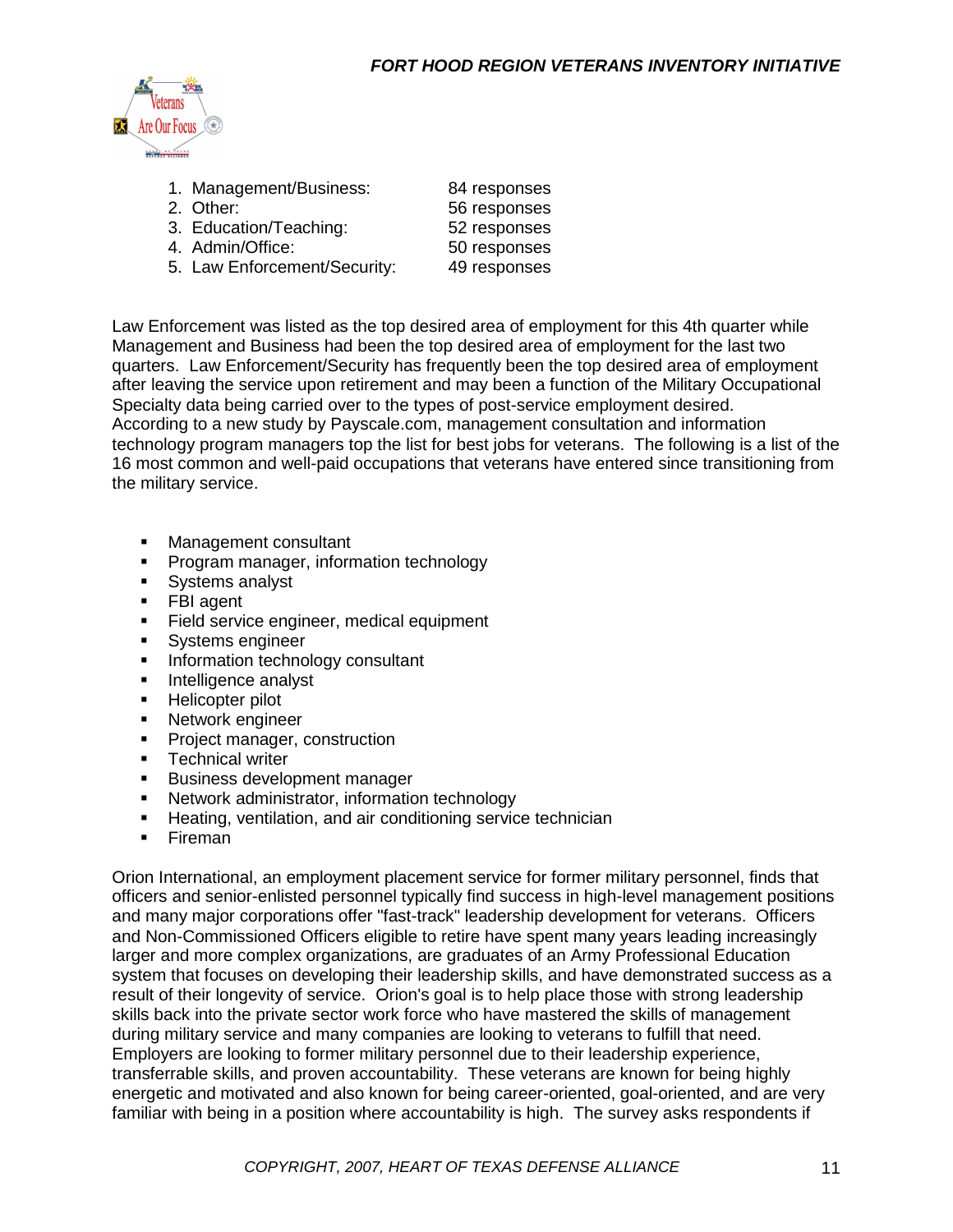

they do not intend to remain in the MSA upon leaving the service, would a job available in the area change their response. Typically, another 18% - 26% would remain in the area if a job was available. The Killeen-Temple-Fort Hood MSA has a large pool of educated veteran job applicants to choose from and it is clear that many would respond favorably to remaining in the area if the right job was available to choose from at the end of their service in the military.

While it is understandable that jobs readily available within the area would retain many more Soldiers within the MSA upon leaving the service, the Census Bureau has confirmed that 2.4 million businesses are owned by military veterans. Veterans have many years of military experience preparing them for the rigors of running a small business. Their discipline, drive, and motivation are characteristics that make them desirable employees. The combination of self-driven veterans and an inexpensive cost of living makes the Killeen-Temple-Fort Hood MSA a desirable place to retire.

The *Operation Economic Transformation* Report identified four "target industries" or clusters that present the Greater Fort Hood Region with immediate opportunities for economic growth:

Information Technology Transportation and Logistics Healthcare Services Business Services

Clusters are geographic concentrations of interconnected firms and institutions utilizing related applications and serving similar markets. When fully developed, clusters can act as the principal drivers of economic growth and innovation in a region. The report recommended pursuing the development of these four clusters through a coordinated strategy of business retention, recruitment and entrepreneurship.

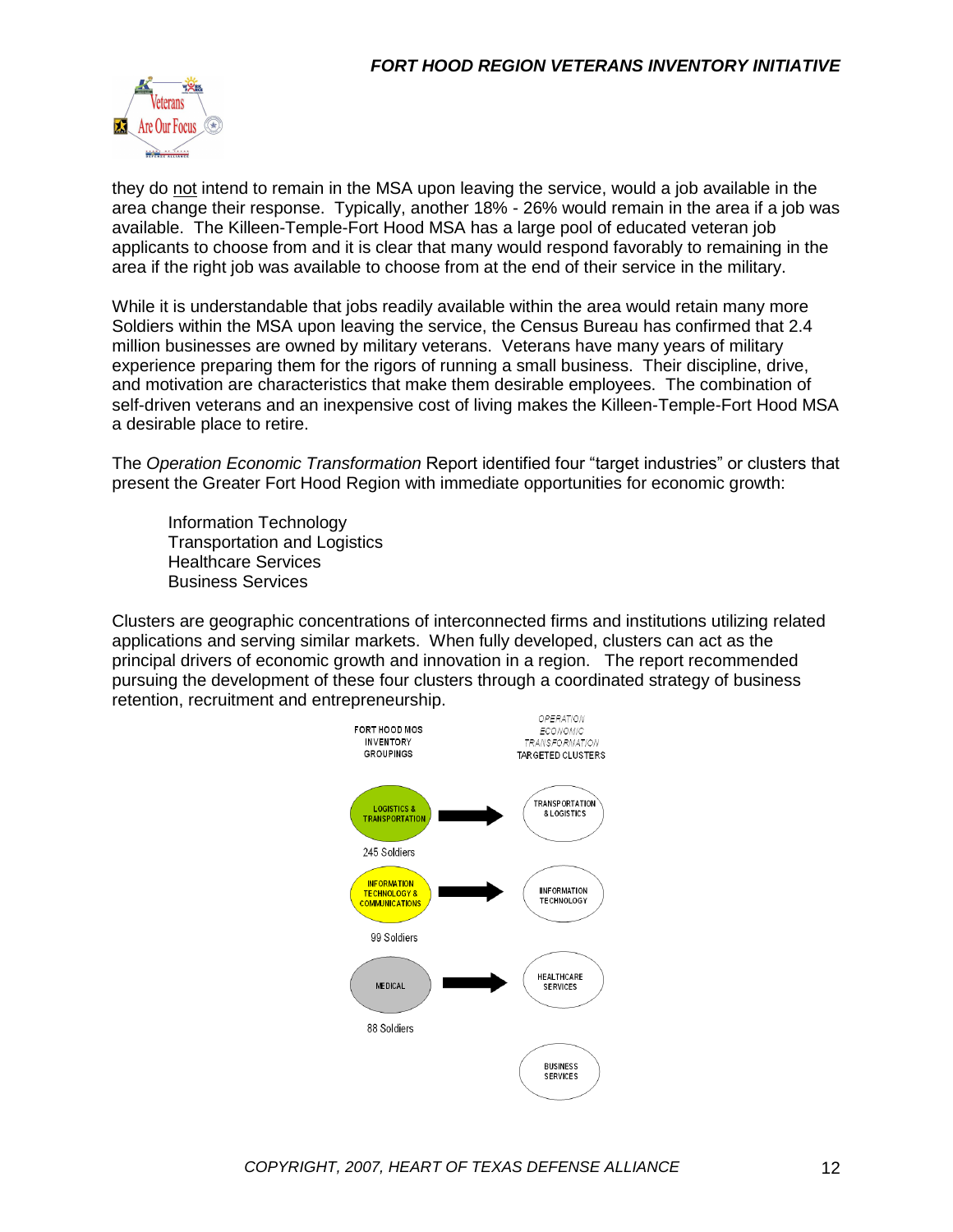

When separating the respondents into major MOS categories, there is a strong correlation between the numbers of separating Soldiers with those skills and the target clusters in the Operation Economic Transformation Report as shown in the chart above. In addition, because Officers and Non-Commissioned Officers eligible to retire have spent many years of their military career in leadership positions and are graduates of an Army Professional Education system, they have acquired many skills in Management and Administrative roles. This training and experience, regardless of their MOS, would directly correspond with the Business Services cluster.

**F. EDUCATION LEVEL OF THOSE REMAINING IN THE REGION:** Respondents provide their highest level of educational attainment. For this quarter, 65% percent of the respondents who intend to remain in the region have some level of post-secondary education:

- 1. Some College 42%
- 2. Associates Degree 12%
- 3. Baccalaureate Degree 9%
- 4. Masters Degree 2.4%

The data from 22,449 Soldiers separating over the 9 indicates that for those Soldiers who intend to remain in the Killeen-Temple-Fort Hood MSA (both retirement eligible and non-retirement eligible) educational attainment has increased steadily from 2007 to present.



### **Educational Attainment % of Those Intending to Stay in MSA**

Anecdotally, businesses indicate they want to hire veterans. Educational attainment is a key variable in that process given the current national unemployment rate. With the sluggish job market and the extra benefits of health care, tuition assistance, and housing and food allowances while in the service, the military is becoming a more favorable career choice. However, with the downsizing of troop levels, the standards of recruiting has become more stringent. Today, candidates applying with a GED are often turned away and encouraged to complete at least 15 college credits before re-applying which guarantees a more educated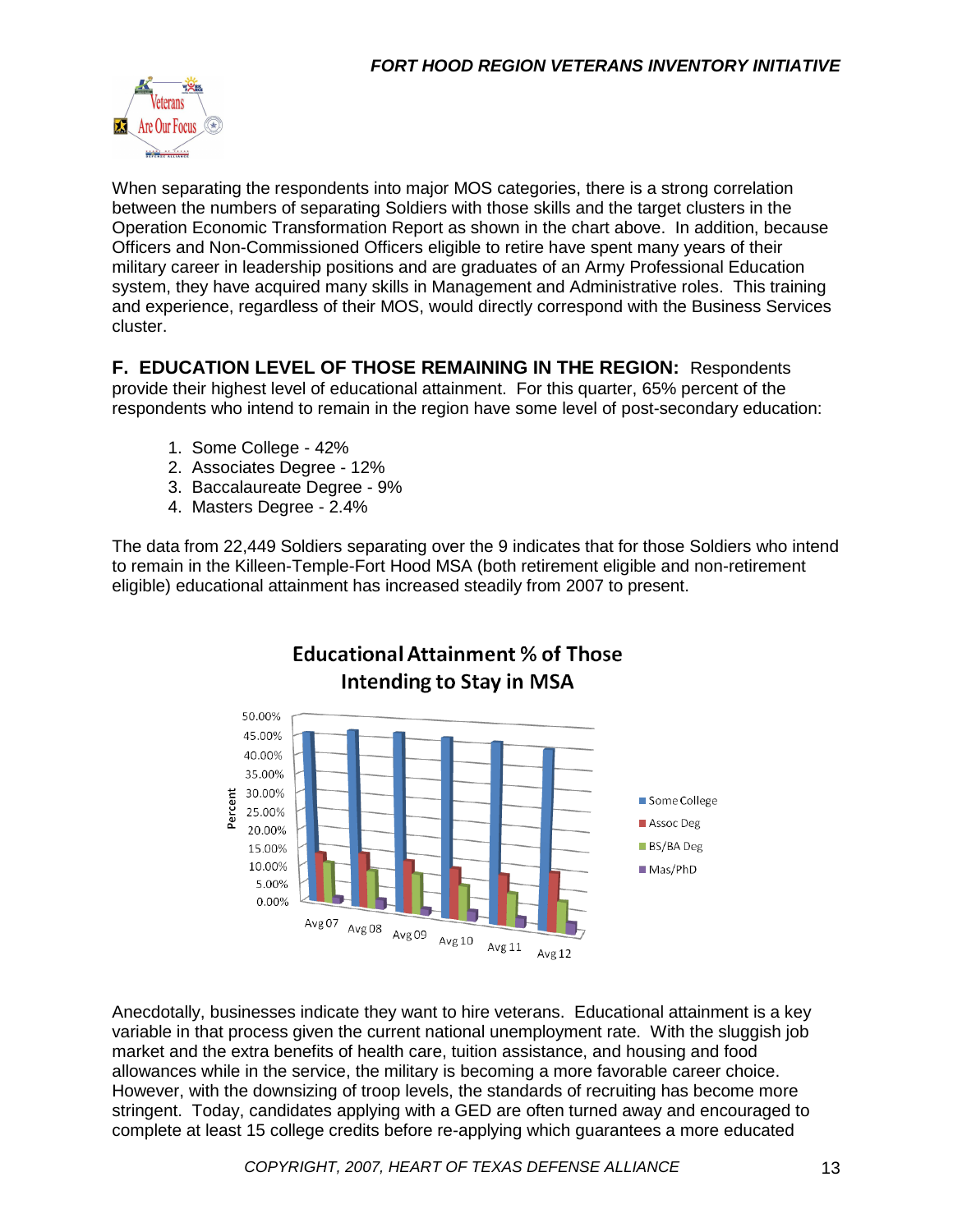

group of veterans. When taking into account that Central Texas offers a low cost of living, has several post secondary educational institutions within the Killeen-Temple-Fort Hood MSA where Soldiers are able to complete their degrees, and the fact that a large percent of Soldiers separating from the service desire to remain in the area, the Killeen-Temple-Fort Hood MSA is becoming a very desirable area for potential business partners to relocate to the area. This opportunity may also motivate many other Soldiers who have started their degree as indicated in the above graph to complete their education through the use of their Post 9/11 GI Bill benefits with the potential of a job in the area after leaving the service.

#### **G. DESIRED "QUALITY OF PLACE" IMPROVEMENTS:**

1. In the past, the Veteran's Inventory Initiative reports have tracked the respondents' desired improvements (their perception of the Central Texas Quality of Place) if remaining in the Killeen-Temple-Fort Hood MSA after separation from the military service. Respondents were also given the opportunity to provide additional comments regarding their response to "quality of place." The survey was revised in July 2009 to gain more clarity on the quality of place factors that separating Soldiers specifically indicated needed improvement.

After removing the 49% who state they intend to "return to home of record" (37%) and "moving for employment elsewhere" (12%) choices, the following graph depicts the factors that the remaining 51% cite as quality of place issues.

## **Quality of Place Desires Needing Improvement** 4th Quarter 2012